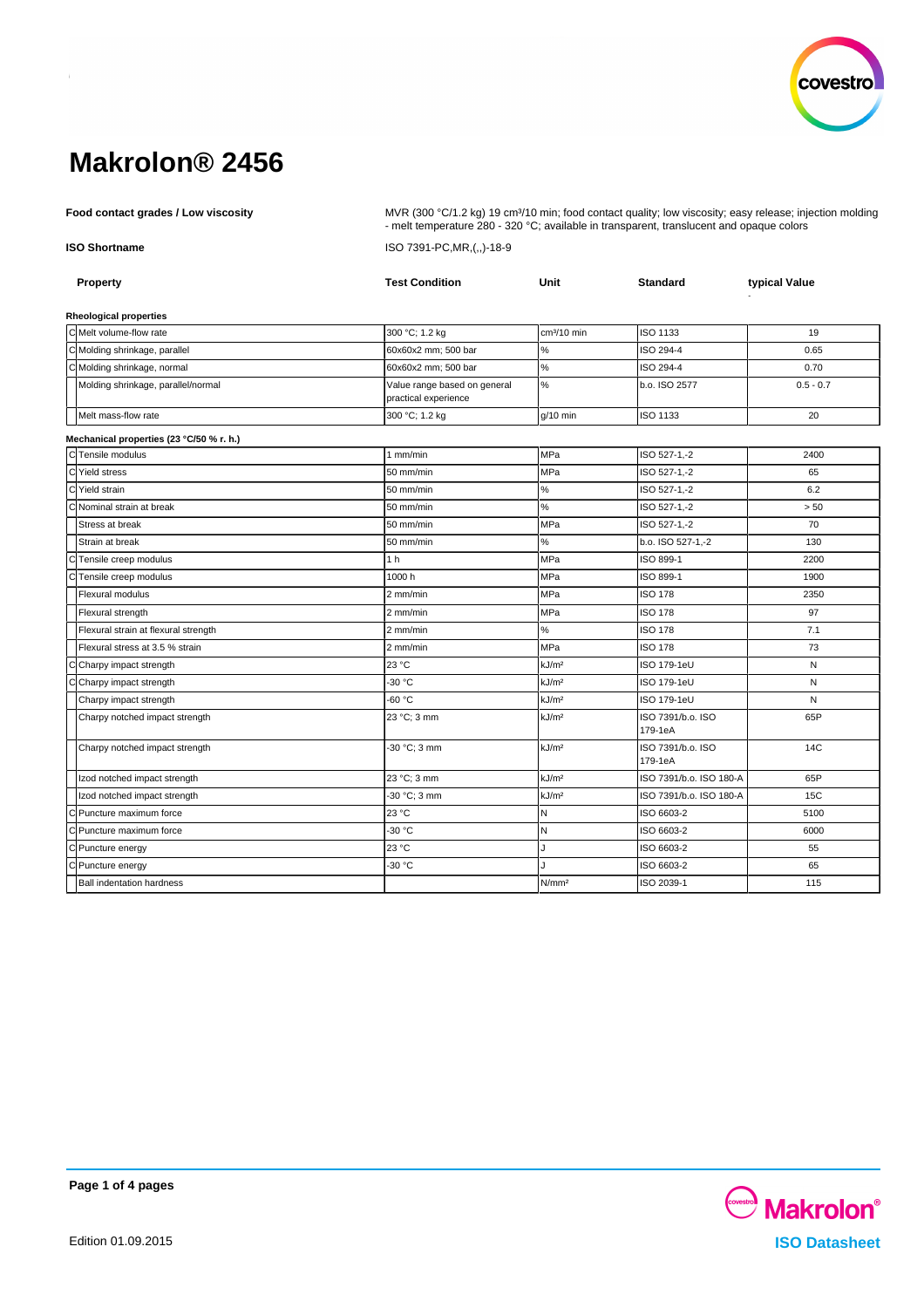

| <b>Property</b>                                                       | <b>Test Condition</b>  | Unit            | Standard        | typical Value  |
|-----------------------------------------------------------------------|------------------------|-----------------|-----------------|----------------|
|                                                                       |                        |                 |                 |                |
| <b>Thermal properties</b>                                             |                        |                 |                 |                |
| C Glass transition temperature                                        | 10 °C/min              | °C              | ISO 11357-1,-2  | 146            |
| C Temperature of deflection under load                                | 1.80 MPa               | ۰C              | ISO 75-1,-2     | 125            |
| C Temperature of deflection under load                                | 0.45 MPa               | °C              | ISO 75-1,-2     | 138            |
| C Vicat softening temperature                                         | 50 N; 50 °C/h          | °C              | <b>ISO 306</b>  | 145            |
| Vicat softening temperature                                           | 50 N; 120 °C/h         | °С              | ISO 306         | 146            |
| Coefficient of linear thermal expansion, parallel                     | 23 to 55 °C            | $10^{-4}$ /K    | ISO 11359-1,-2  | 0.65           |
| Coefficient of linear thermal expansion, transverse                   | 23 to 55 °C            | $10^{4}$ /K     | ISO 11359-1,-2  | 0.65           |
| Burning behavior UL 94 [UL recognition]                               | 0.75 mm                | Class           | <b>UL 94</b>    | $V-2$          |
| Burning behavior UL 94 [UL recognition]                               | $2.7$ mm               | Class           | <b>UL 94</b>    | <b>HB</b>      |
| Oxygen index                                                          | Method A               | %               | ISO 4589-2      | 28             |
| Thermal conductivity, cross-flow                                      | 23 °C; 50 % r. h.      | $W/(m \cdot K)$ | ISO 8302        | 0.20           |
| Resistance to heat (ball pressure test)                               |                        | °С              | IEC 60695-10-2  | 138            |
| Relative temperature index (Tensile strength) [UL recognition]        | $1.5 \text{ mm}$       | °C              | <b>UL 746B</b>  | 125            |
| Relative temperature index (Tensile impact strength) [UL recognition] | $1.5$ mm               | ۰C              | <b>UL 746B</b>  | 115            |
| Relative temperature index (Electric strength) [UL recognition]       | $1.5$ mm               | °С              | <b>UL 746B</b>  | 125            |
| Glow wire test (GWFI)                                                 | $0.75$ mm              | °C              | IEC 60695-2-12  | 850            |
| Glow wire test (GWFI)                                                 | $1.5$ mm               | °С              | IEC 60695-2-12  | 875            |
| Glow wire test (GWFI)                                                 | 3.0 mm                 | °С              | IEC 60695-2-12  | 930            |
| Glow wire test (GWIT)                                                 | 0.75 mm                | °C              | IEC 60695-2-13  | 875            |
| Glow wire test (GWIT)                                                 | $1.5 \text{ mm}$       | °C              | IEC 60695-2-13  | 875            |
| Glow wire test (GWIT)                                                 | 3.0 mm                 | °C              | IEC 60695-2-13  | 875            |
| Application of flame from small burner                                | Method K and F; 2.0 mm | Class           | DIN 53438-1,-3  | K1, F1         |
| Needle flame test                                                     | Method K; 1.5 mm       | s               | IEC 60695-11-5  | 5              |
| Needle flame test                                                     | Method K; 2.0 mm       | ś               | IEC 60695-11-5  | 5              |
| Needle flame test                                                     | Method K; 3.0 mm       | ś               | IEC 60695-11-5  | 10             |
| Needle flame test                                                     | Method F; 1.5 mm       | s               | IEC 60695-11-5  | 60             |
| Needle flame test                                                     | Method F; 2.0 mm       | ś               | IEC 60695-11-5  | 120            |
| Needle flame test                                                     | Method F; 3.0 mm       | s               | IEC 60695-11-5  | 120            |
| Burning rate (US-FMVSS)                                               | $>=1.0$ mm             | mm/min          | <b>ISO 3795</b> | passed         |
| Flash ignition temperature                                            |                        | °C              | ASTM D1929      | 480            |
| Self ignition temperature                                             |                        | °C              | ASTM D1929      | 550            |
| Electrical properties (23 °C/50 % r. h.)                              |                        |                 |                 |                |
| C Relative permittivity                                               | 100 Hz                 |                 | IEC 60250       | 3.1            |
| Relative permittivity<br>С                                            | 1 MHz                  |                 | IEC 60250       | 3.0            |
| C Dissipation factor                                                  | 100 Hz                 | $10^{-4}$       | IEC 60250       | 5              |
| <b>Dissipation factor</b><br>С                                        | 1 MHz                  | $10^{-4}$       | IEC 60250       | 90             |
| C Volume resistivity                                                  |                        | Ohm-m           | IEC 60093       | 1E14           |
| C Surface resistivity                                                 |                        | Ohm             | IEC 60093       | 1E16           |
| Electrical strength<br>Ċ                                              | 1 <sub>mm</sub>        | kV/mm           | IEC 60243-1     | 34             |
| Comparative tracking index CTI                                        | Solution A             | Rating          | IEC 60112       | 250            |
| Comparative tracking index CTI M                                      | Solution B             | Rating          | IEC 60112       | 125M           |
| Electrolytic corrosion                                                |                        | Rating          | IEC 60426       | A <sub>1</sub> |
|                                                                       |                        |                 |                 |                |

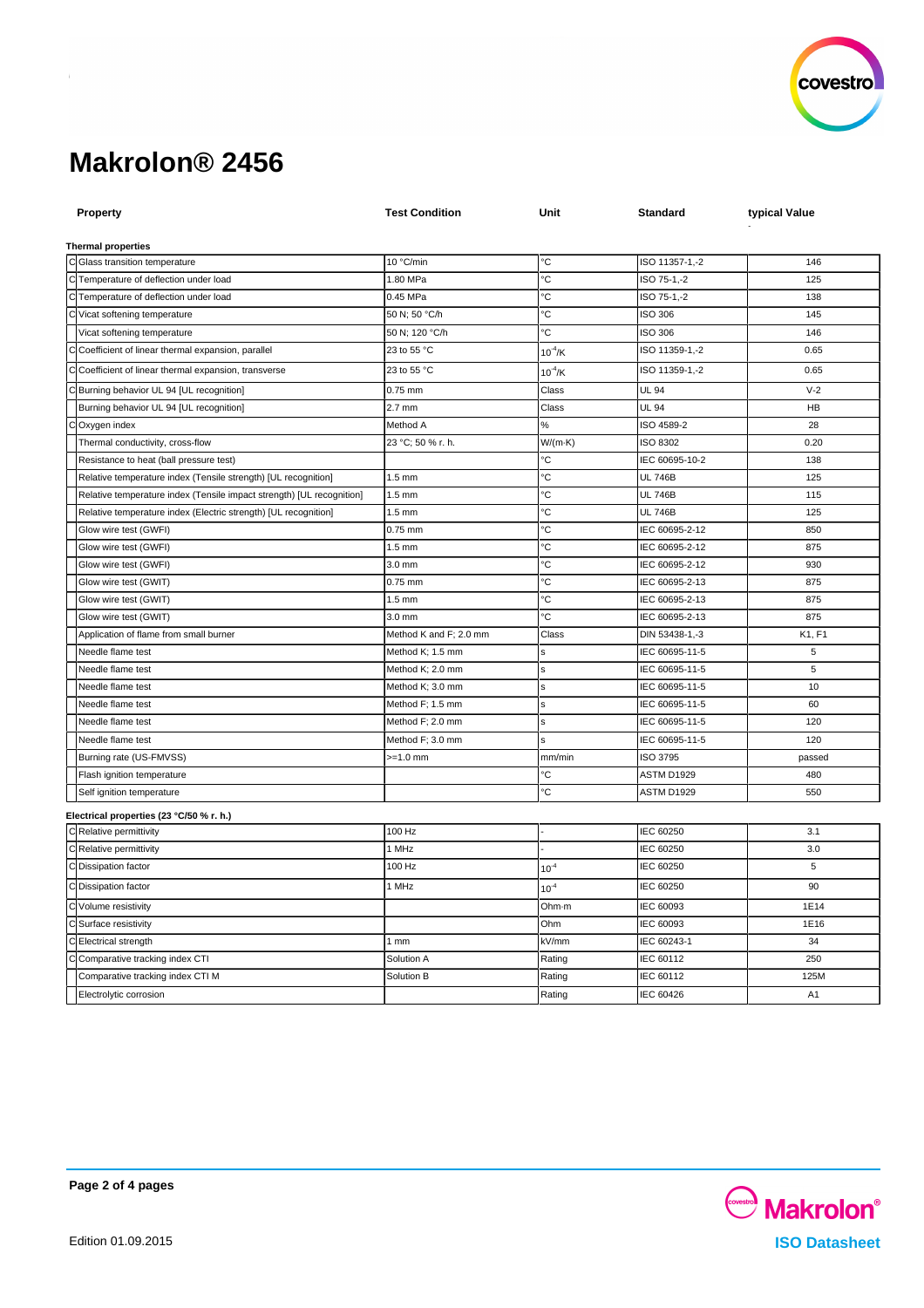

| Property                                             | <b>Test Condition</b>                                                             | Unit                                        | <b>Standard</b> | typical Value |  |  |  |  |
|------------------------------------------------------|-----------------------------------------------------------------------------------|---------------------------------------------|-----------------|---------------|--|--|--|--|
| Other properties (23 °C)                             |                                                                                   |                                             |                 |               |  |  |  |  |
| C Water absorption (saturation value)                | Water at 23 °C                                                                    | $\%$                                        | ISO 62          | 0.30          |  |  |  |  |
| Water absorption (equilibrium value)                 | 23 °C; 50 % r. h.                                                                 | %                                           | ISO 62          | 0.12          |  |  |  |  |
| $\Gamma$<br>Density                                  |                                                                                   | kg/m <sup>3</sup>                           | ISO 1183-1      | 1200          |  |  |  |  |
| Water vapor permeability                             | 23 °C; 85 % RH; 100 um film                                                       | $q/(m^2.24 h)$                              | ISO 15106-1     | 15            |  |  |  |  |
| Gas permeation                                       | Oxygen; 100 µm film                                                               | cm <sup>3</sup> /(m <sup>2</sup> -24 h-bar) | b.o. ISO 2556   | 700           |  |  |  |  |
| Gas permeation                                       | Oxygen; 25.4 um (1 mil) film                                                      | cm <sup>3</sup> /(m <sup>2</sup> 24 h bar)  | b.o. ISO 2556   | 3150          |  |  |  |  |
| Gas permeation                                       | Nitrogen; 100 um film                                                             | cm <sup>3</sup> /(m <sup>2</sup> -24 h-bar) | b.o. ISO 2556   | 130           |  |  |  |  |
| Gas permeation                                       | Nitrogen; 25.4 µm (1 mil) film                                                    | cm <sup>3</sup> /(m <sup>2</sup> 24 h bar)  | b.o. ISO 2556   | 630           |  |  |  |  |
| Gas permeation                                       | Carbon dioxide; 100 um film                                                       | cm <sup>3</sup> /(m <sup>2</sup> 24 h bar)  | b.o. ISO 2556   | 4000          |  |  |  |  |
| Gas permeation                                       | Carbon dioxide; 25.4 um (1 mil) film   cm <sup>3</sup> /(m <sup>2</sup> 24 h bar) |                                             | b.o. ISO 2556   | 18900         |  |  |  |  |
| <b>Bulk density</b>                                  | Pellets                                                                           | kg/m <sup>3</sup>                           | ISO 60          | 660           |  |  |  |  |
| <b>Material specific properties</b>                  |                                                                                   |                                             |                 |               |  |  |  |  |
| Refractive index                                     | Procedure A                                                                       |                                             | <b>ISO 489</b>  | 1.586         |  |  |  |  |
| Haze for transparent materials                       | 3 mm                                                                              | ℅                                           | ISO 14782       | ${}_{0.8}$    |  |  |  |  |
| Luminous transmittance (clear transparent materials) | 1 mm                                                                              | %                                           | ISO 13468-2     | 89            |  |  |  |  |
| Luminous transmittance (clear transparent materials) | $2 \, \text{mm}$                                                                  | ℅                                           | ISO 13468-2     | 89            |  |  |  |  |
| Luminous transmittance (clear transparent materials) | $3 \, \text{mm}$                                                                  | %                                           | ISO 13468-2     | 88            |  |  |  |  |
| Luminous transmittance (clear transparent materials) | 4 mm                                                                              | %                                           | ISO 13468-2     | 87            |  |  |  |  |
| Processing conditions for test specimens             |                                                                                   |                                             |                 |               |  |  |  |  |
| C Injection molding-Melt temperature                 |                                                                                   | °C                                          | <b>ISO 294</b>  | 280           |  |  |  |  |
| C Injection molding-Mold temperature                 |                                                                                   | °C                                          | <b>ISO 294</b>  | 80            |  |  |  |  |
| C Injection molding-Injection velocity               |                                                                                   | mm/s                                        | <b>ISO 294</b>  | 200           |  |  |  |  |

**C** These property characteristics are taken from the CAMPUS plastics data bank and are based on the international catalogue of basic data for plastics according to ISO 10350.

Impact properties:  $N = non-breaking$ ,  $P =$  partial break,  $C =$  complete break